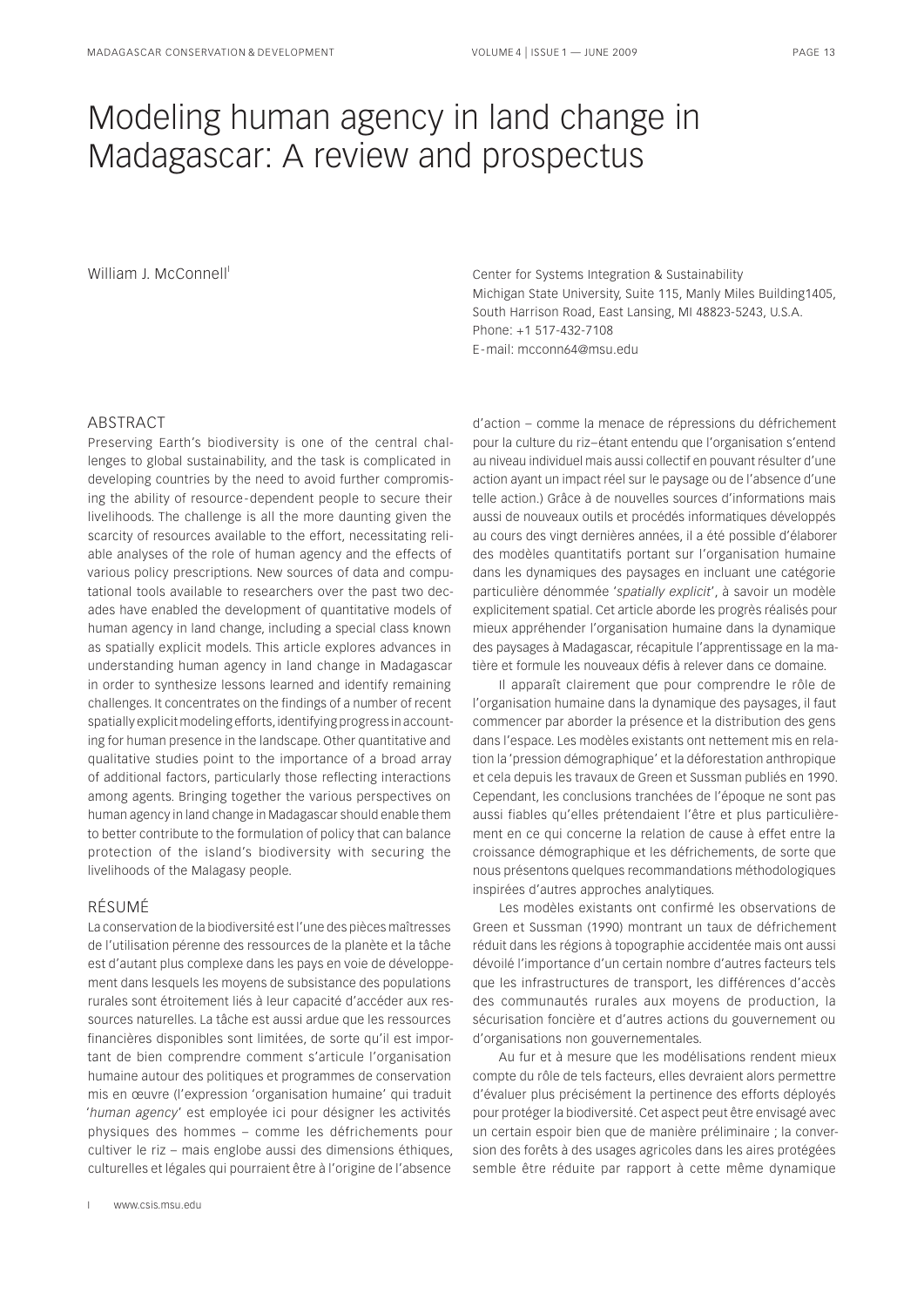observée dans des aires comparables mais non protégées. Ces conclusions devraient être étayées au fur et à mesure que les modélisations seront en mesure d'intégrer d'autres facteurs dont l'importance sera révélée par diverses études scientifiques et qui portent aussi bien sur les contextes environnementaux que sur les interactions au sein des communautés humaines. L'intégration de ces diverses perspectives analytiques devraient permettre aux modélisations de contribuer à élaborer une politique pertinente pour protéger au mieux la précieuse biodiversité de l'île tout en assurant les moyens de subsistance des populations rurales de Madagascar.

KEYWORDS: Madagascar, conservation, land - use, spatially explicit model, human agency.

MOTS CLEF : Madagascar, protection de la nature, utilisation des terres, modèle explicitement spatial, organisation humaine.

## INTRODUCTION

In 2003, the biodiversity conservation community was pleased to hear Madagascar's President, Marc Ravalomanana, outline a bold, new initiative to increase protection of the island's imperiled biodiversity. In what became known as the 'Durban Vision,' he pledged before the World Parks Congress that his government would triple the size of the country's network of protected areas by 2008 (Norris 2006). As this deadline approached, the government also began negotiating a 99 - year lease with Daewoo Logistics for production of maize and oil palm destined for South Korea (Walt 2008). Together, these two policies directly concern about 10 % of the island's land area, and more than half of its arable land, making it more important than ever to accurately understand threats to biodiversity and the consequences of protection efforts.

The stakes in this endeavor are high: Much of the flora and fauna being targeted for protection are found nowhere else on Earth, but the financial resources available for conservation are quite scarce, and their efficacious use requires the application of state - of - the - art scientific methods (Ferraro and Pattanayak 2006). On the other hand, the act of protecting biodiversity requires a major shift of land - use rights away from some of the world's poorest farmers.

In response to the need to understand land - use dynamics in Madagascar, a number of models have recently been developed that aim to quantify the role of human agency in altering the island's landscapes (Table 1). These quantitative models form a new branch of a literature whose roots can be traced as far back as the work of Etienne de Flacourt in the middle of the 17<sup>th</sup> century. This literature blossomed in the early 20<sup>th</sup> century with the study of the island's natural history (a review can be found in Andriamialisoa and Langrand 2003). Scholarship on the human imprint on the island flourished in rich geographical and anthropological case studies of land-use in many parts of the island in the latter half of the century by, for example, Blanc-Pamard and Cambrézy (1995), Coulaud (1973), Kottak (1980), Kull (1998), Le Bourdiec (1974), Raison (1970), and Rakoto Ramiarantsoa (1995).

While those studies did involve the collection and analysis of quantitative information, several studies in the past decade have taken the additional step of developing quantitative models that specify mathematical relationships between land - use (the manifestation of human agency on the land) and a range of social and biophysical factors, using means such as regression analysis. The advantages of quantifying these relationships include the possibility of parsing the relative contributions of causal and contextual factors and the estimation of a degree of confidence in the assessment of those relationships. Thus, in principle, the recently developed quantitative models are more useful than earlier studies for the design and evaluation of policies and programs concerning land - use. Whether this is true is a central question of this review. One approach – spatially explicit modeling – has gained wide currency across disciplines, particularly within the integrative field of land - change science (Gutman et al. 2004, Turner II et al. 2007). The term refers to a class of models in which explaining the behavior of the system in question depends on consideration of the spatial relationships among variables (Kaimowitz and Angelsen 1998, Mladenoff and Baker 1999, Skole and Cochrane 2004, Walker and Solecki 2004). In the case of spatially explicit regression, the algorithms applied are no different from those applied elsewhere, rather it is the explicitly spatial nature of the input variables, and sometimes the spatial interpretation of the results, that distinguishes this approach.

The approach enables the consideration of landscape variables, such as land cover and its underlying topography, which can often be made available at relatively high spatial resolution. As a result, large numbers of observations can be used in 'natural experiments' that isolate the effect of certain variables of interest, particularly those resulting from government policies and programs, on an outcome, like deforestation. In effect, locations subjected to a localized treatment – such as the construction of a road, or land-use restrictions - can be compared with 'control' locations that were similar in other important respects. However, the need to obtain geo-referenced data at appropriate spatial scales for each variable constitutes a significant, costly constraint to the development of such models, and it is important to evaluate how robust the results are and the degree to which the benefits of developing the models are worth the cost.

This article reviews the practice of modeling human agency in land change in Madagascar in order to synthesize the lessons learned and identify remaining challenges. Examples of spatially explicit models are examined and compared to other types of land - use studies to identify common directions and opportunities for cross - learning. It is important to note that this review draws almost exclusively on the peer - reviewed literature easily accessible to scholars outside of Madagascar. A great deal of very important work has been conducted outside of this domain by Malagasy and other scholars. The paper concludes with a set of recommendations for future models of land change in Madagascar.

# SPATIALLY EXPLICIT LAND-USE MODELS: ORIGINS AND ACCOMPLISHMENTS

In 1990, a landmark study was published in Science, bringing satellite remote sensing to bear on the longstanding question of the role of human agency in land change in Madagascar. Green and Sussman (1990) developed maps of the island's humid eastern rainforests from satellite images, which they compared to maps developed three decades earlier.

The resulting map of forest-cover change was then crosstabulated with maps of population density and topography. The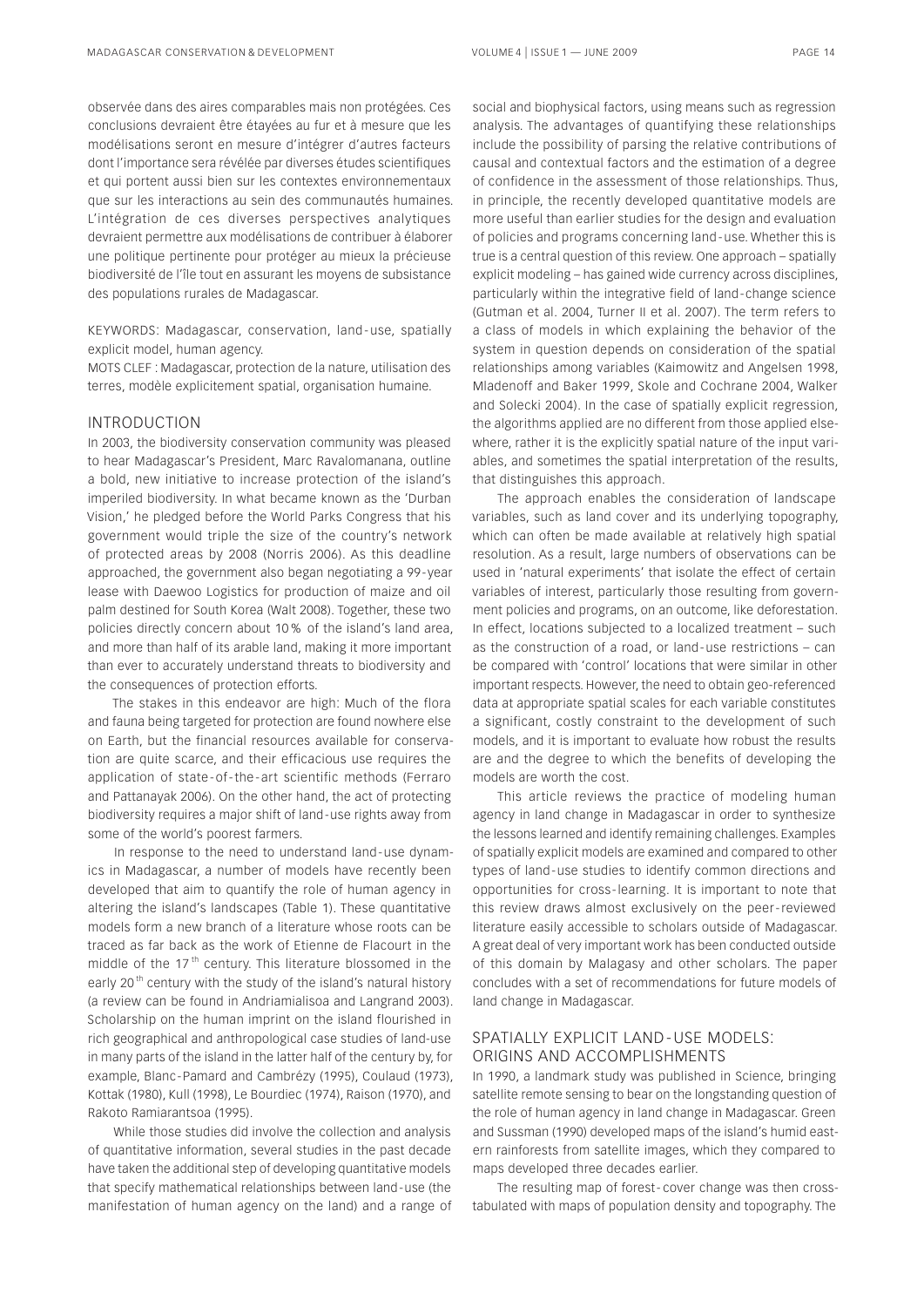TABLE 1. Spatial, temporal and thematic characteristics of the main studies reviewed. \*IGN/FTM topographic maps S-47N and S-47S (PERINET and LAKATO),based on aerial photographs from 1957, scale: 1:50,000. L'Institut Géographique National (France)/Foiben-Taosarintanin'I Madagasikara (Madagascar). \*\* Both studies cite the use of 100-meter, vertically-spaced contour data, the contour interval used in the FTM's 1:500,000 map series. Reference information for the sources not provided in the published work. \*\*\* FTM publishes a very popular 1:500,000 maps series, as well as a 1:1,000,000 series, but not a 1:1,500,000 as described in note 29 in Green and Sussman (1990).

|                               | Spatial Extent<br>(km <sup>2</sup> ) | Spatial<br>Resolution<br>(ha) | Temporal<br>Extent<br>(years) | Population                                                      |                                                    | Topographic      |                                                      |
|-------------------------------|--------------------------------------|-------------------------------|-------------------------------|-----------------------------------------------------------------|----------------------------------------------------|------------------|------------------------------------------------------|
|                               |                                      |                               |                               | Variables                                                       | Data Source                                        | Variables        | Data Source                                          |
| Gorenflo et al.<br>(In press) | 587,000                              | 1,000                         | 1990-2000                     | density at firaisana<br>level                                   | 1993 census,<br><b>INSTAT</b>                      | elevation, slope | 1:500,000<br>topographic maps,<br>FTM**              |
| Green and Sussman<br>(1990)   | ~200.000                             | 81                            | 1950-1985                     | density at canton<br>level                                      | 1966 census, AGM                                   | slope            | 1:1,500,000<br>topographic maps,<br>FTM***           |
| Agarwal et al.<br>(2005)      | 75,000                               | 100                           | 1993                          | density at firaisana<br>level                                   | 1993 census,<br><b>INSTAT</b>                      | elevation, slope | 1:500,000<br>topographic maps,<br>FTM**              |
| McConnell et al.<br>(2005)    | 940                                  | 0.09                          | 1957-2000                     | settlement dis-<br>tance, with and<br>without distance<br>decay | 1:50,000 topo-<br>graphic maps, FTM*               | elevation, slope | 1:50,000<br>topographic maps,<br>FTM*                |
| Vågen et al. (2006)           | 476                                  | 0.09                          | 1957-2003                     | density and settle-<br>ment distance                            | African Population<br>Database, "existing<br>maps" | elevation, slope | 90m Shuttle<br>Radar Topography<br>Mission, NASA JPL |

study's main finding of more rapid rates of forest clearance in areas of higher population density has been widely cited in academic publications and in the popular press. The study has also been regularly referred to in policy documents of the country's major donors, such as the United States Agency for International Development, which embraced the paper's recommendation for rapid action to conserve the remaining forest.

Green and Sussman's work (1990) provided no measure of the strength of the relationship between forest-cover change and population density or slope and, therefore, was not a model of human agency. However, numerous efforts have been made to test its conclusions in more rigorous quantitative fashion, including three spatially explicit regression models on subsets of the Green and Sussman study area (Agarwal et al. 2005, McConnell et al. 2004, Vågen 2006) and another for the island as a whole (Gorenflo et al. In press) (see Figure 1, Table 1).

All four studies were able to detect statistically significant relationships between deforestation and variables measuring human population distribution, showing the fundamental population - deforestation relationship to be robust. Green and Sussman's (1990) other main finding was that forest had disproportionately been cleared on flatter land at lower elevations. McConnell et al. (2004), Agarwal et al. (2005), and Vågen (2006) confirmed this relationship as well, with elevation usually exhibiting a slightly weaker relationship with deforestation than population, and slope providing even less explanation.

Confirming the Green and Sussman (1990) findings, however, was not the goal of these spatially explicit models. Rather, they set out to account for the role of these factors so that they could then detect the effects of other factors, particularly those susceptible to public policy. Three of the studies (Agarwal et al. 2005, Vågen 2006, Gorenflo et al. In press) demonstrated that where government has furnished transportation infrastructure, nearby forests were more likely to be felled. The studies also showed that deforestation is muted in wealthier areas and in areas with greater internal disparity of income (Gorenflo et al. In press), and accentuated (i) where soils are poor (Gorenflo et al. In press), (ii) when migrants failed to secure legal access to

land (McConnell and Sweeney 2005), and (iii) during periods of political instability (Vågen 2006).

Of particular interest here, the spatially explicit models have begun to deliver on the promise of providing evidence of the effectiveness of biodiversity conservation efforts. Both McConnell et al. (2004) and Gorenflo et al. (In press) were able to provide initial evidence that deforestation rates in protected areas were lower than in comparable nearby areas. These studies have advanced our understanding of the causes of



FIGURE 1. Locations of studies mentioned in the text with conterminous study areas.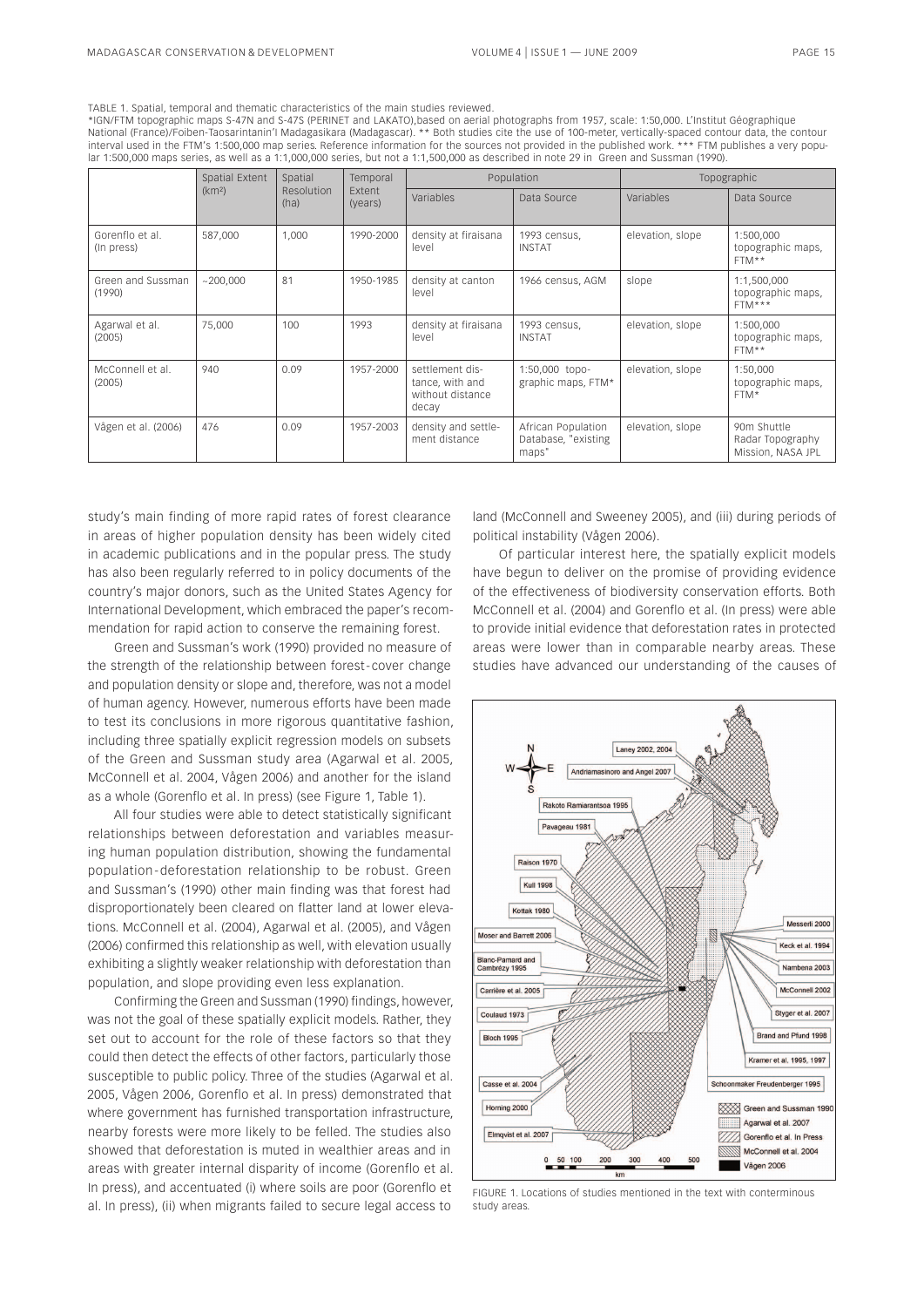deforestation, but their results are far from perfect and answer only half of the question. While they tell us that conservation efforts have been able to reduce the loss of forest, many of the relationships they detected are barely statistically significant, leaving considerable room for improvement. Furthermore, they tell us little or nothing about the welfare effects of conservation efforts on the rural populations most directly affected. Fortunately, many other studies of land-use in Madagascar provide valuable lessons for addressing the shortcomings of spatially explicit land-use models (see Figure 1). The bulk of this article constitutes a critical examination of the ways that the spatially explicit studies have treated the factors thought to influence land-use. It employs a broad categorization of factors, following meta-analyses of tropical deforestation (Geist and Lambin 2002, Rudel 2005), agricultural change (Keys and McConnell 2005), and desertification (Geist and Lambin 2004).

This review concentrates on three major categories of factors: Demographic, including the distribution and dynamics of human population in the landscape; socioeconomic, including access to productive resources and the role of local and state institutions; and biophysical, such as landform, soil quality, and climatic factors. Each section begins with a critical review of the approaches taken in the spatially explicit models and then turns to other studies for theoretical and methodological enrichment. Further, these other studies are mined for their attention to the ways that local production systems adapt to the closing of agricultural frontiers, and thus address the consequences of conservation efforts for local people, which are crucial to the sustainability of conservation policies. For the sake of brevity, the studies' depictions of the dependent variable – deforestation – are taken as valid, although there is reason to question their reliability. These issues are discussed in more detail elsewhere (Nelson and Horning 1993, McConnell 2001).

# DEMOGRAPHIC FACTORS: POPULATION 'PRESSURE'

The most common factor analyzed in land - change studies is a set of variables meant to represent the pressure local populations, especially resource-dependent people, exert on the nearby landscape (Lambin and Geist 2006). This category encompasses a broad range of processes, such as fertility, settlement patterns, and various forms of migration, but due to the need to amass data amenable to computation, the spatially explicit models have tended to employ fairly crude measures. It is important to examine the studies' methods carefully in order to understand the reliability of their findings, particularly with respect to the representation of population density, and the degree to which they account for spatiotemporal dynamics, and therefore the justification for their causal claims about the relationship between population dynamics and land - use.

POPULATION DENSITY The simplest way to represent human agency in the landscape is to map the spatial distribution of people at some point in time. This is typically done with a population density map that assigns a value to areal units, generally persons/km<sup>2</sup>. The source of population data for the Green and Sussman (1990) study was a map published in the *Atlas de Madagascar* (Association des Géographes de Madagascar 1969), showing population density by *canton* (an older colonial small administrative division similar to a district). The data, collected in 1966, were presented in the Atlas in five population-density classes, including one showing areas with more than 100 persons/ $km^2$ , yet Green and Sussman (1990) chose to collapse the three highest - density classes into a single class of more than 10 persons / km<sup>2</sup>. This simplification bears scrutiny.

The island's total land area is approximately 587,000  $km^2$ , and it had a total population of approximately 12 million people during the study period. Thus, average population density on the island would have been nearly 20 persons/ $km<sup>2</sup>$  and urban densities were likely several times higher. With no rainforest remaining near the country's most densely populated areas (e.g. Antananarivo), the higher density regions (i.e. >50 / km<sup>2</sup> ) were areas in which the deforestation rate was nil, by definition. Including these higher density classes in their study would have led to a very different conclusion about the relationship between population and land - use.

Subsequent, spatially explicit studies employed a variety of approaches to depicting population pressure, although they used continuous variables, thereby avoiding the categorical simplification described above. The broader - scale studies (Agarwal et al. 2005, Gorenflo et al. In press) used similar source maps depicting population density at the *firaisana* level (similar to the *canton*/district level data used by Green and Sussman) derived from the census published in 1993. The population variable in the former study was population count, subjected to a rather complex interpolation to a raster grid that does not correspond to a traditional density value. The latter study employed a sampling approach in which values for population density at nearly 100,000 point locations within *firaisana* polygons were paired with forest cover in satellite image pixels. Meanwhile, the two finer - scale studies on portions of the eastern rainforest edge (McConnell et al. 2004, Vågen 2006) used proximity to village settlements to represent population 'pressure' on nearby forest. In addition to simple Euclidean distance, the former developed more complex surfaces from Voronoi tesselation around village centroids and gravity (potential interaction) models using various distance decay exponents. None of these more complex surfaces produced a stronger relationship with deforestation than simple distance from village centers.

The fact that the four studies all found correlations between their measures of deforestation and population density provides some degree of support for Green and Sussman's (1990) conclusion. However, other studies of deforestation in Madagascar have found mixed results on the association between population density and deforestation rates. For example, a study in the southern dry forests found a non-linear relationship between forest dynamics and a population density variable derived from the LandScan 2001 Global Population Database (Elmqvist et al. 2007). Among four study areas analyzed, the most dramatic loss of forest occurred in a moderately populated area, while forest cover remained stable in the most densely populated areas.

Not all studies of land - use in Madagascar have been concerned solely with deforestation. Many have addressed land-use dynamics when forestland available for conversion to agriculture becomes limited, leading to changes in production systems. There is a substantial body of literature on the conditions under which agricultural production shifts from expansive forms, such as swidden (*tavy*), to more sedentary forms involving greater technology, such as plows or irrigation. One of the foundational works in this vein was Esther Boserup's (1965) work focusing on land pressure as the key to understanding agricul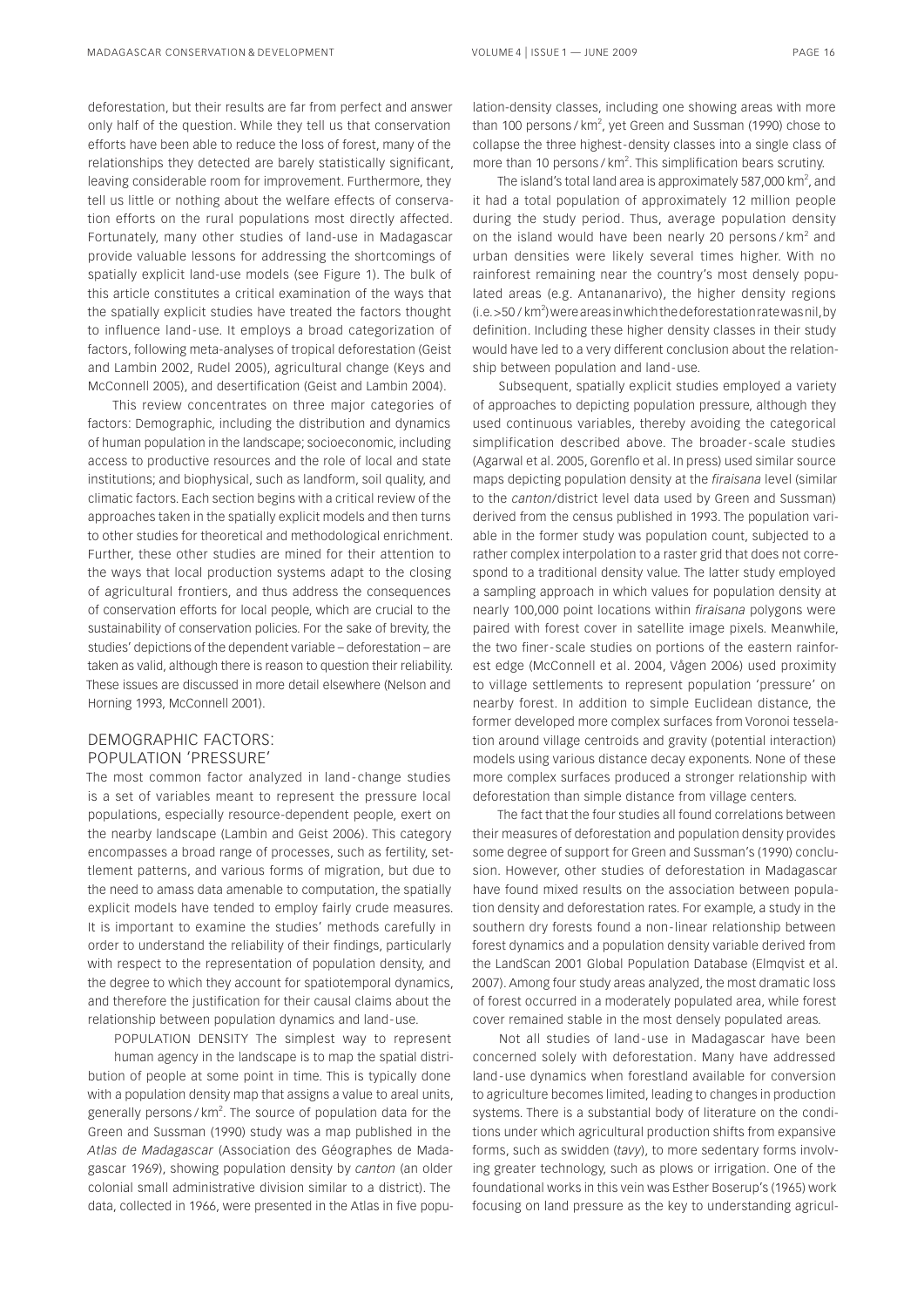tural growth (Chowdhury and Turner II 2006). While the spatially explicit models in Madagascar do not directly build on this literature, other studies do, beginning with the work of French geographers in the 1970s (e.g. Raison 1970, Coulaud 1973).

In his treatise on the Zafimaniry in the south-central highlands, Coulaud (1973) referred to Boserup's (1970) work on the issue of fallow land in African production systems. Working in the waning days of manual cartography, Coulaud wrestled with the various ways of representing population density graphically, comparing maps indicating village locations and number of inhabitants with canton - level choropleth and weighted grid density maps that 'spread' the rural population outside the residential cores of the villages. His calculations led him to conclude that population density in portions of the Pays Zafimaniry surpassed 50 persons / km<sup>2</sup>.

Laney (2002, 2004) likewise draws upon this literature in her study of land - use in the Andapa region. She calculates effective population density, based only on land claimed by community members, in order to characterize trajectories of agricultural change. This approach yielded population density in one village of 135 people/km<sup>2</sup>. It is noteworthy that in the three spatially explicit models that provided information on population density in persons per km<sup>2</sup> (Agarwal et al. 2005, Vågen 2006, Gorenflo et al. In press), the densities tended to be rather low compared to the densities calculated in other studies (Coulaud 1973, Keck et al. 1994, Kull 1998, Laney 2002, 2004, Elmqvist et al. 2007).

TEMPORAL DIMENSIONS AND CAUSAL CLAIMS It is one thing to compare a map of land-use with a map of population density and detect a correlation. It is another thing to establish a causal linkage between population growth and deforestation. Unfortunately, the conflation of correlation and causation is an all-too-common problem in land - change studies generally (Kaimowitz 1997, Lambin 2000, Millington et al. 2007).

Having effectively aggregated most of the island's population, including most city dwellers, next to the forest and finding higher rates of deforestation in these more populous areas Green and Sussman (1990: 212) conclude "the major threats to the remaining forest are driven by subsistence needs." This claim is made without evidence of a causal relationship; rather it is substantiated by reference to three non - peer - reviewed sources. The authors apparently assumed that if deforestation is happening close to large numbers of people, then those people must be responsible; and since they are overwhelmingly subsistence farmers, they must be clearing forests. Yet their data contain neither information about population dynamics, nor on the land-use practices of the people in the landscape.

Agarwal et al.'s (2005: 123) model commits a similar – albeit milder – conflation of correlation and causation, stating "Increased population pressure increased the chances of forest degradation." The statement suggests that a change in population was observed to have led to a change in the likelihood of deforestation, when in fact both the population density and forest cover variables represent single points in time, and the analysis simply detected a statistically significant correlation in the form of a spatial coincidence of their patterns; no process was actually observed. The authors do refer to three historical maps to derive suggestions about demographic trends over the past century, but these dynamics did not figure in their regression analysis, due to lack of data. The only spatially explicit model that did include a variable representing population dynamics

was Vågen (2006), who tested the relationship between deforestation and change in decadal population density depicted in the coarse-resolution (1- $km^2$  pixel) African Population Database (APD) (Deichmann 1994). However, the spatial interpolation of population distribution in the APD maps is driven by quite coarse proxy variables that are unlikely to capture actual demographic processes at such fine scales. It is not surprising that this variable failed to relate well with observed changes in land cover.

Other land-use studies in Madagascar have addressed this issue more directly, sometimes with contradictory results. In seeking to shift responsibility for deforestation from poor peasants to colonial logging enterprises, Jarosz (1993, 1996) drew on a report of the French *Institut national d'études démographiques* to conclude that much of the destruction of the country's eastern rainforest occurred during a period when population may have been stable or even declining. A case study of forest dynamics in the southwestern part of the country (Casse et al. 2004) was able to detect a positive, albeit weak and indirect, relationship between increase in the number of inhabitants of six villages over a decade and increases in distance between those villages and the nearest available forest. Kull (1998) used district - and *canton* - level figures from various sources to document strong population growth in a southern highlands study area throughout the  $20<sup>th</sup>$  century, which he qualitatively related to agricultural expansion depicted in aerial photographs across four decades.

Keck et al. (1994) tackled the agricultural intensification question in an eastern rainforest study region, also drawing on the agricultural change literature (e.g. Boserup 1965, Pingali et al. 1987). They evaluated pressure on the swidden system using the R - value measure of cultivation frequency (Ruthenberg 1976) and concluded "the region is on the verge of evolution to a short fallow farming system" (Keck et al. 1994: 14). They also concluded that the change is associated with population increase, although the source of their estimate of 3.5 % annual population growth is not cited. Laney (2002, 2004) likewise focuses on cropping frequency in her differentiation of farms that had modified their production systems in ways that enabled them to maintain or increase levels of consumption from others that followed involution and stagnation trajectories (Geertz 1963).

It is significant that population mobility, or migration, is all but absent from the spatially explicit models reviewed here, despite its important role in many parts of the island over the past century. McConnell et al. (2004) suggest that migration may have accounted for some of the false positive residuals of their logistic regression model of deforestation, but did not attempt to construct a variable to test this hypothesis. Other studies have documented the importance of a variety of processes, including voluntary migration, such as the settlement of the 'Vanilla Triangle' in the northeast after foreign coffee and vanilla producers discovered the region's rich soils (Laney 2002), and cyclical abandonment and recolonization in the south (Elmqvist et al. 2007). In some instances, government encouragement, or even coercion, has led to resettlement, particularly to move populations away from natural forests (Coulaud 1973). Migration continues to shape land - use throughout the island, including rural immigrants driven by land pressure in their home areas to search for agricultural land elsewhere, or for employment in farming, mining, or urban enterprises (Schoonmaker Freudenberger 1995, Durbin et al. 2003, Casse et al. 2004, Kull 2008).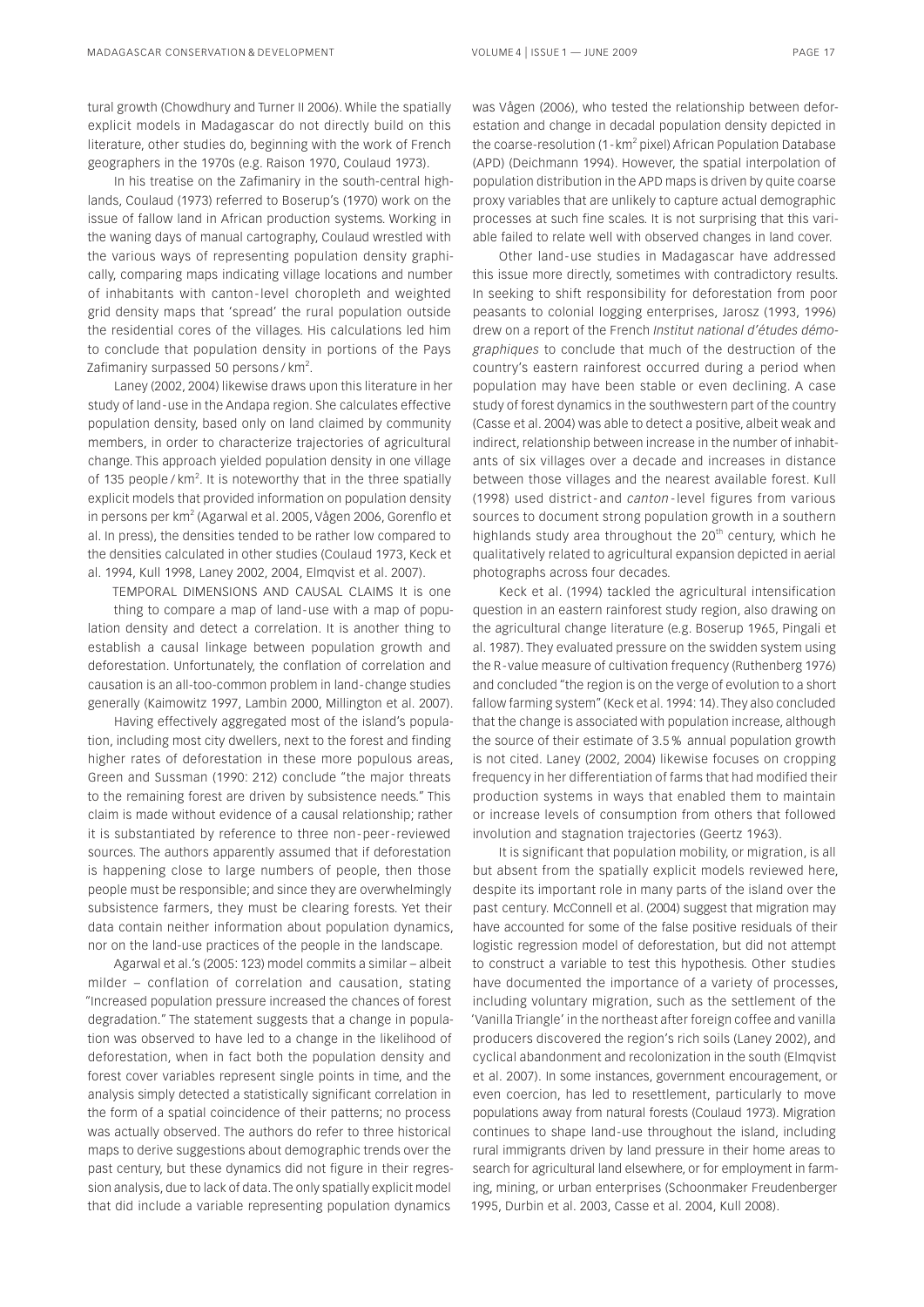# SOCIOECONOMIC AND INSTITUTIONAL FACTORS

Once the distribution and dynamics of the population have been accounted for, land-use studies generally turn to a number of interrelated factors that shape land-use practices. These factors range from characteristics thought to shape the behavior of the inhabitants, to the various institutions that constitute the social milieu in which land-use takes place, be they clan or lineage groups, village or other community structures, government agencies, or non-government organizations (Chowdhury and Turner II 2006).

TRANSPORTATION The presence of transportation infrastructure, particularly roads, is probably the most commonly studied manifestation of government influence in land - change models globally, and deforestation analyses in particular (Nelson and Hellerstein 1997, Kaimowitz and Angelsen 1998, Geist and Lambin 2001, Rudel 2005). Such infrastructure commonly serves as a proxy for the ability of local people to access both land for conversion and / or extraction and technology and information. Three spatially explicit models addressed the role of transport infrastructure in shaping land - use. Vågen (2006) and Gorenflo et al. (In press) detected significant relationships between deforestation and distance from roads and paths digitized from topographic maps published by *Foiben-Taosaritanin'i Madagasikara* (FTM), Madagascar's mapping agency. Agarwal et al. (2005) developed a simpler binary variable representing presence / absence of transportation routes (footpath, rough track, motorable track, primary road, and railroad) from FTM maps, and likewise found this variable strongly related to deforestation.

None of the spatially explicit models includes a variable representing change in transportation infrastructure, making it difficult to assess causality. The FTM map series depicts the transport infrastructure in its current state to the degree possible, but maps are revised infrequently. Metadata on these revisions are too brief to enable the user to know at exactly what point the roads and paths may have conformed to the representation in any given published map. Little major road development has taken place in Madagascar since 1957, although major upgrades have been made in some locations. Elsewhere, degradation is the norm, with temporary and longer - term interruptions inhibiting physical connections to markets and, more generally, discouraging farmers from risking the investment of scarce resources in cash crop production (Schoonmaker Freudenberger 1995). Such dispersed and intermittent disruptions pose a substantial challenge for modeling.

A further challenge is that in many parts of the country the existence of a road is not a reliable proxy for market demand, since sales of agricultural produce depend on the few people who are able to operate trucks to transport goods from rural areas. One study of deforestation (Casse et al. 2004) oddly ruled out transportation costs as a useful explanatory factor, suggesting that all farmers receive the same farmgate price, although prior work suggests large differentials in prices depending on a farm's location within the precarious road network (Bernier and Dorosh 1993, Karaska et al. 1996, Fafchamps and Minten 2002). New econometric work on the impact of hypothetical new roads has provided a valuable foundation for the empirical treatment of such factors in future land-use models such as Jacoby and Minten's (2008) canonical model for farmers' willingness to pay for new roads.

SOCIOECONOMIC STATUS For the most part, spatially

explicit studies have treated people in the landscape as homogeneous in all respects other than their spatial distribution, failing to take account of their relative access to productive resources. One exception is Gorenflo et al. (In press), who made use of data from The World Bank on consumption - based welfare at the *firaisana* level (Mistiaen et al. 2002). With this data, they were able to show that deforestation rates tend to be lower in wealthier areas and in areas with greater internal disparity of income.

The relative availability of the resources necessary for farming is traditionally central to agricultural change studies. A series of studies conducted by researchers affiliated with Cornell University in the 1990s on rice production in Madagascar focused on farms' endowments of land, labor, and capital. Bernier and Dorosh (1993) found that household characteristics, such as cattle ownership, and various measures of educational attainment showed strong relationships with fertilizer adoption. This group also analyzed the likely effects of liberalization in rice marketing, finding that while higher prices would spur wealthier farmers to increase production, they penalized the majority of farmers who were producing below subsistence level and had to purchase rice (Barrett and Dorosh 1996).

Subsequent work focused on the adoption of a suite of irrigated rice - growing techniques known as the System of Rice Intensification (SRI). Barrett et al. (2004) used regression models to confirm that better endowed farms, in terms of land and labor, as well as experience and the means to apply manure, derive the greatest benefit from the adoption of SRI. They found that while all farmers stand to benefit from adopting SRI, less well-endowed farmers choose not to because, for them, the variability of SRI production outweighs the potential benefits, creating a strong disincentive.

Later, Moser and Barrett (2006) detected statistically significant relationships between initial SRI adoption and landholdings, especially lowlands suitable for irrigated rice production, and several other measures of 'liquidity' (e.g. off-farm income, reliance on agricultural day labor). They found that the larger, diversified farms producing wheat and dairy products were less likely to suffer from seasonal bottlenecks, enabling them to invest in SRI. Adoption rates were significantly lower among households forced by land shortage to sell their labor to other farms.

LAND TENURE In farming communities, wealth is often closely linked to access to land, either to convert land for agricultural production or to utilize existing cropland. It is therefore no surprise that this issue has figured prominently in landchange studies in Madagascar, although the spatially explicit models have barely begun to address the issue. McConnell et al. (2004) found some evidence in their regression residuals to support the previous findings of Schoonmaker Freudenberger (1995), who reported the clandestine clearing of fields inside the Maromizaha forest by residents unable to obtain land through the admixture of customary and state authorities.

Access to land resources in Madagascar is traditionally governed by local customary institutions reflecting the initial settlement of the landscape and the community's subsequent political history (Keck et al. 1994, Schoonmaker Freudenberger 1995, Laney 2002, McConnell 2002, Raik 2007). The French colonial government introduced a system of formal land titling in the early  $20<sup>th</sup>$  century; however, Keck et al. (1994) found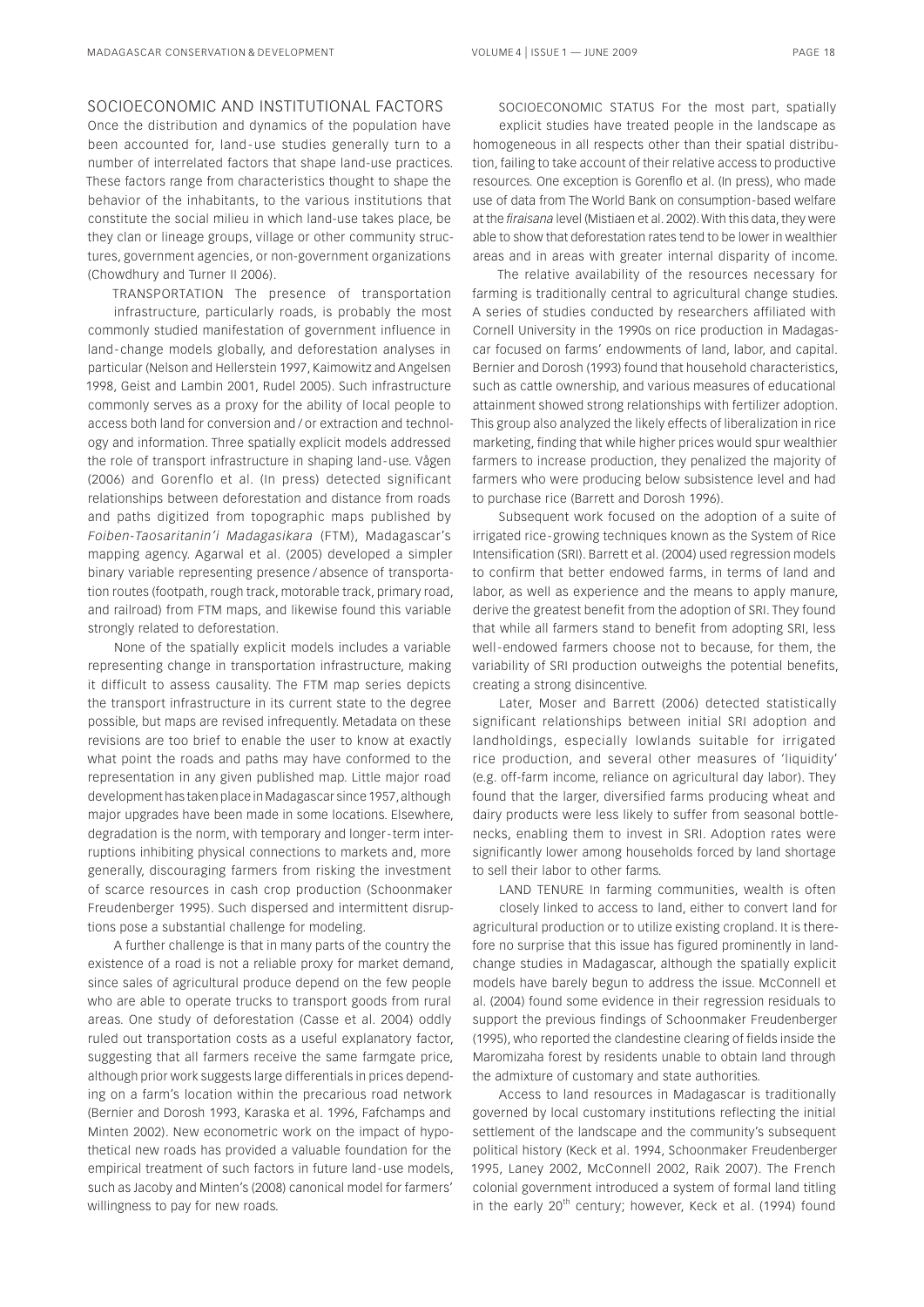only 5 % of the farmers in their study held formal title to their land, and nationally it has been estimated that the rate is less than 10 % , leaving the remainder under customary control (Montagne and Bertrand 2006).

The slow pace of the formalization of land rights was long thought by economists at The World Bank and elsewhere to pose a major obstacle to agricultural development in Africa. Case studies in Madagascar, however, have not always supported this thesis. For example, a World Bank study in the area adjacent to the Mantadia National Park (Keck et al. 1994) concluded that lack of access to markets, for both inputs and farm produce, were at least as important as formal land rights in hindering intensification. Likewise Randrianarisoa and Minten (2001) demonstrated that increasing formal land titling is unlikely to have a significant effect on improved agricultural performance in Madagascar, compared to other factors.

Some land-use studies have shown the importance of inter - household interactions regarding access to land. For example, Laney (2002, 2004) highlighted the significance of the annual arrangements for borrowing and renting land among families in the Andapa region for differentiating household land - use intensification trajectories. Elsewhere, Kull (1998) highlighted the salience of renting and sharecropping arrangements that have shaped land - use change in the central highlands in past decades. Interestingly, Keck et al. (1994) found these arrangements absent in the eastern rainforest region they studied. Bellemare and Barrett (2003: 14) developed a model of a form of sharecropping found in Madagascar called 'reverse share tenancy' in which poor households rent out land to richer tenants on shares. The authors hypothesize that "as property rights become more secure, reverse tenancy sharecropping will tend to disappear, with poorer land owners benefiting from reduced … inefficiency as a result of endogenously changing agrarian contracts" and suggest that property - rights enforcement will be important to redress this problem.

STATE AND LOCAL INSTITUTIONS Providing formal title to land is one way the state intervenes in the question of access to land. No less important, though, is the state's claim to all remaining land. The Malagasy state has asserted exclusive rights to the island's forests since at least the 1800s, and under the French regime these lands were mapped and various levels of protection ascribed, ranging from very strict (e.g. Strict Nature Reserve) to less restrictive (e.g. classified forests). Together, these various forms of state exclusion accounted for about half of the island's 13 million hectares of standing forests by the end of the 20<sup>th</sup> century (Direction des Eaux et Forêts 1996).

Two spatially explicit models have addressed the success of these protection efforts. McConnell et al. (2004) found some evidence of the success of formal restrictions in maintaining the integrity of core forest blocks in a national park and a special reserve. Gorenflo et al. (In press: 15) were able to derive an actual estimate for the amount of protection afforded: "Other factors held constant, the presence of a protected area will on average decrease the probability of deforestation by 5.2 % per decade. In relative terms this translates into about 61.5% reduction [sic] below the base deforestation rate for Madagascar as a whole".

The state's claims to land have not gone uncontested by local populations, and Vågen (2006) attributes a period of rapid deforestation in the 1990s to the "turbulent political situation" at that time, as the local population took advantage of lax enforcement (Vågen 2006: 223). Other studies have elaborated similar themes, relating the burning of grasslands and forests in defiance of, or in protest against, state land-use restrictions (Jarosz 1993, 1996, Kull 2004). These actions have sometimes been explained in terms of the desire of rural people to ensure the persistence of cultural value systems. For example, in the highlands, Bloch (1995) showed how highly the Zafimaniry value the creation of 'openness' in landscapes, while Kull (2008) explicates the seemingly counter - intuitive Betsileo notion of 'saving land' by improving it through cultivation. Similar institutional factors relating to production systems have been shown to significantly affect land - use in Madagascar. For example, Bernier and Dorosh (1993: 46) found individual respondents' fertilizer use to be highly correlated with a variable describing the proportion of farmers in the region also using fertilizer. They offer two possible interpretations of this 'neighborhood effect': It may demonstrate intra - communal interaction in "the quality of water control in an irrigated perimeter shared by many farms"; alternatively, it may be related to a government fertilizer promotion program. Subsequent studies found similar factors to be important correlates of land - use: Variables describing social conformity, 'learning effects' (learning from other farmers), membership in farmer organizations, and extension services were all found to be significantly related to the adoption of SRI (Moser and Barrett 2006). Other studies in Madagascar have amply demonstrated the importance of social capital in the form of non - monetized transfers of wealth among farm families (Bernier and Dorosh 1993, Karaska et al. 1996) and information exchange among agricultural food products traders (Fafchamps and Minten 2002).

While the maintenance of local customs offers some explanation of land - use, their deterioration has also been cited. For example, Bloch (1984) showed how increasing pressure on land resources and worsening terms of trade led to the breakdown of cultural institutions such as reciprocal labor exchange, which had been crucial to the construction and maintenance of shared irrigation infrastructure. This erosion of local institutions has been linked to a more general social crisis with land-use implications, including banditism and cattle rustling (Kottak 1980, Pavageau 1981, Bloch 1984). The threat of losing proceeds to theft is a strong disincentive for both livestock production and the production of agricultural surpluses (Vérin 1992, Karaska et al. 1996). Econometric work has begun to pave the way for the incorporation of rural insecurity in land-use models, quantifying the relationship between cattle rustling and other crimes and geographical isolation, as measured by distance from urban centers and low population density (Fafchamps and Moser 2003).

Expansion of the country's protected area network under the Durban Vision and the possible leasing of over a million hectares of land for export farming create a strong need for rigorous analysis of the effectiveness of policy options. The task is all the more complex as the range of forest management regimes has recently expanded to include a range of contractual arrangements with local communities (Antona et al. 2004, Montagne and Bertrand 2006, Raik 2007).

These circumstances may seem to pose an insurmountable level of complexity, but fortunately the literature in commonproperty resources (Ostrom et al. 2002) offers substantial guidance, including sets of 'facilitating conditions' (Wade 1994)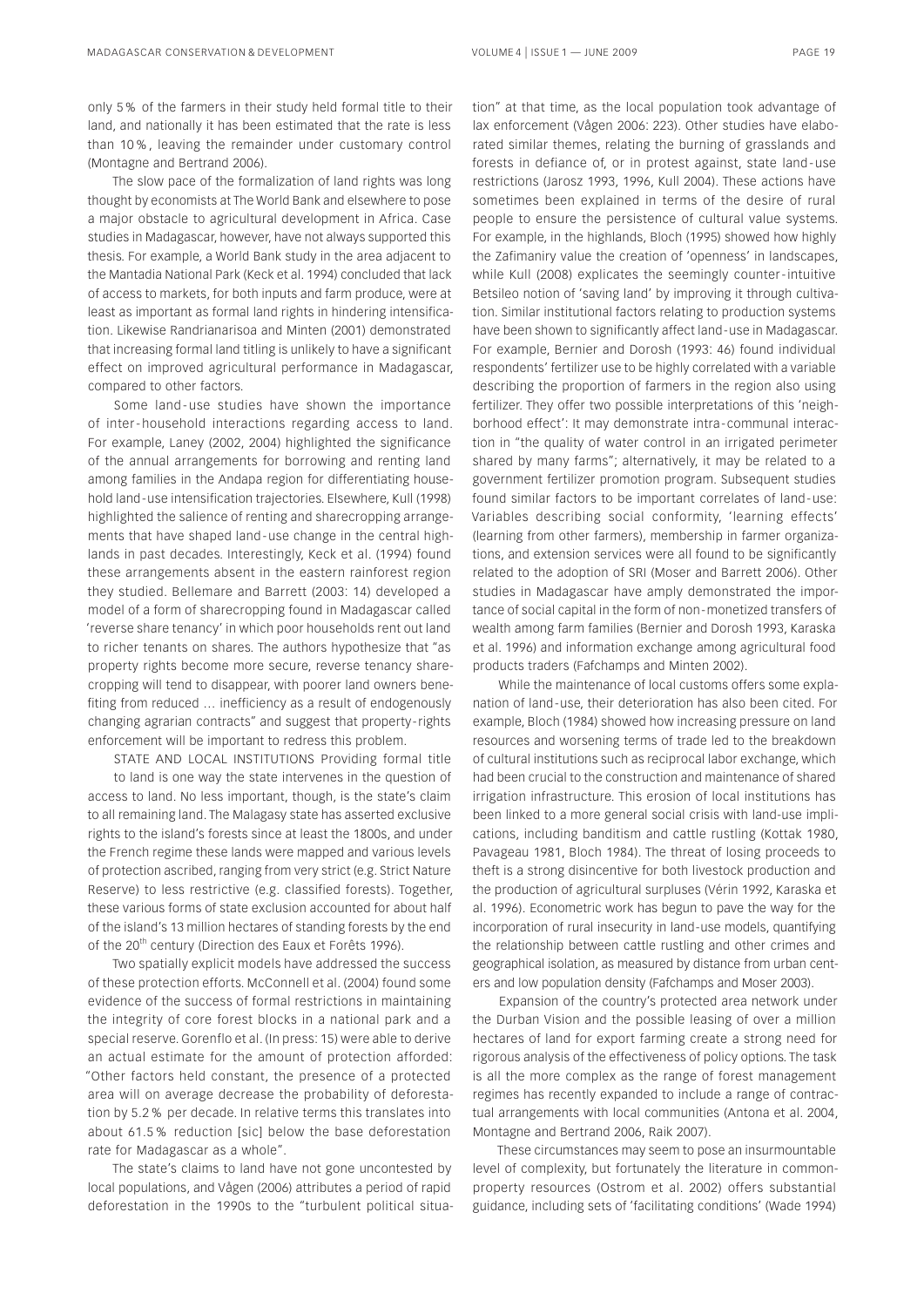and 'design principles' (Ostrom 1990) for effective governance of common resources (Agrawal 2002). Several studies of land - use in Madagascar have applied these frameworks in the comparative analysis of forest governance regimes, including Elmqvist et al. (2007) who compared four sites in the southeast, finding the worst conditions in the area with the least coherent enforcement of access rules. Two studies also applied the standardized protocols developed by the International Forestry Resources and Institutions (IFRI) research program (Ostrom and Wertime 2000), including Horning (2000) comparing forests in the southwest and McConnell and Sweeney (2005) comparing forests in the east coast and central highlands. The IFRI approach specifies questions related to the physical aspects of the resource to which access is being managed (the forest), the particular uses for which the forest is managed, the characteristics of the user groups, and the rules that govern those uses. In these studies, forests managed for multiple products through collaboration among user groups to establish and enforce rules were found to be achieving greater success.

#### BIOPHYSICAL FACTORS

While it might be expected that biophysical factors would play prominent roles in studies of land-use change, this has not generally been the case globally (Geist and Lambin 2002, 2004, Keys and McConnell 2005). Land - use studies in Madagascar have mainly focused on topography, following Green and Sussman (1990). According to their Science article, their slope map was derived from 1:1,500,000 - scale topographic maps published by FTM in 1980, although no other reference to this map series has been located. The subsequent spatially explicit models employed higher precision data sources, such as NASA's Shuttle Radar Topography Mission (SRTM) at 90 - m pixel resolution (Vågen 2006) or contour data from FTM maps, either 1:500,000 scale (Agarwal et al. 2005, Gorenflo et al. In press) or 1:50,000 scale (McConnell et al. 2004) (Table 1). Again, the confirmation of the relationship between deforestation and topography lends confidence to the robustness of the relationship. The findings also provide some nuance to the understanding of the dynamics of the population - pressure variable; they quantify the easily observed pattern of settlement along perennial watercourses, which are by definition at lower local elevations.

Further experimentation with other topographic variables has yielded mixed results in explaining land - use. Nambena (2003) used higher order topographic variables (relief form and hillside exposures) derived from a digital elevation model to explain the distribution of intensive garden plots (*tanimboly*) in a study area in a mountainous region in eastern Madagascar. However, in the highlands, Barrett et al. (2004) were unable to detect a relationship between a plot's location in the topo - sequence and the benefits of SRI adoption.

Some studies have addressed the related issue of soil fertility. For example, Barrett et al. (2004) detected a significant effect of a binary soil quality variable on the benefits of SRI adoption. Other studies have provided detailed descriptions of farmers' responses to declining soil fertility resulting from swidden farming (Kramer et al. 1995, 1997, Brand and Pfund 1998, Messerli 2000, Nambena 2003, Carrière et al. 2005, Vågen 2006, Vågen et al. 2006a, 2006b, Styger et al. 2007). Such studies provide strong foundations for the incorporation of these processes in future models.

Weather conditions, and other biophysical factors, occasionally appear as explanatory factors in quantitative studies, but meteorological data are spatially and temporally sparse in Madagascar. To date, these factors have been treated through regional dummy variables (Barrett et al. 2004, Gorenflo et al. In press), or as qualitative, contextual factors (Kull 1998, Elmqvist et al. 2007). Improved treatment of such processes will be crucial to the development of improved models of human agency.

# CONCLUSIONS AND RECOMMENDATIONS

The first decade of the new millennium has produced a suite of spatially explicit models of human agency in land change in Madagascar that have tested the findings of the landmark work of Green and Sussman (1990). These models have quantified the population-deforestation relationship – not as a goal, but as a step toward greater understanding of the role of human agency in land change. Clearly human presence must be accounted for in order to begin examining how those people came to be there, how and why they used the land once they arrived, and how that land-use might be shaped by public policy aimed at balancing their welfare with the conservation of the island's precious biodiversity. The increased sophistication of the models has come at no small cost in data collection and analysis, and we have to ask if these efforts have lived up to their promise of better judging the effects of policy actions aimed at conservation and improved human welfare.

This review suggests that a positive, albeit modest, response may be warranted. The models have begun to detect the 'signal' of policy impacts against the 'background' of what might have been expected in the absence of such policy (Ferraro and Pattanayak 2006). By first accounting for the effects of settlement location and topography, two spatially explicit models (McConnell et al. 2004, Gorenflo et al. In press) suggest that deforestation has been slower in protected areas than might otherwise have been expected, given trends in similar areas. Of course, such tests of effectiveness are imperfect, as no true control group exists to definitively show what would have happened in the absence of such protection. The spatially explicit models have yet to address the implications of these policies for human welfare, especially the local populations directly affected.

LIMITATIONS OF THE CURRENT SET OF MODELS The findings synthesized here are limited in their representation of the vast extent and diversity of the country and its people. The models reviewed concentrated on swidden systems associated with deforestation and on irrigated rice production, largely ignoring other aspects of the island's mix of agro - sylvopastoral land - uses. Livestock production, for example, has tended to appear in the econometric models as an explanatory variable impacting the land-use activity of interest – irrigated rice production. However, such an approach assumes that these practices are analytically separable when, in fact, the two are outcomes of the same decision - making process.

An important land-use dynamic that deserves further attention in spatially explicit models is the reforestation of the island's central highlands. Although several studies have documented increases in tree cover in various parts of the island (Rakoto Ramiarantsoa 1995, Kull 1998, Elmqvist et al. 2007), this outcome has rarely appeared as the dependent variable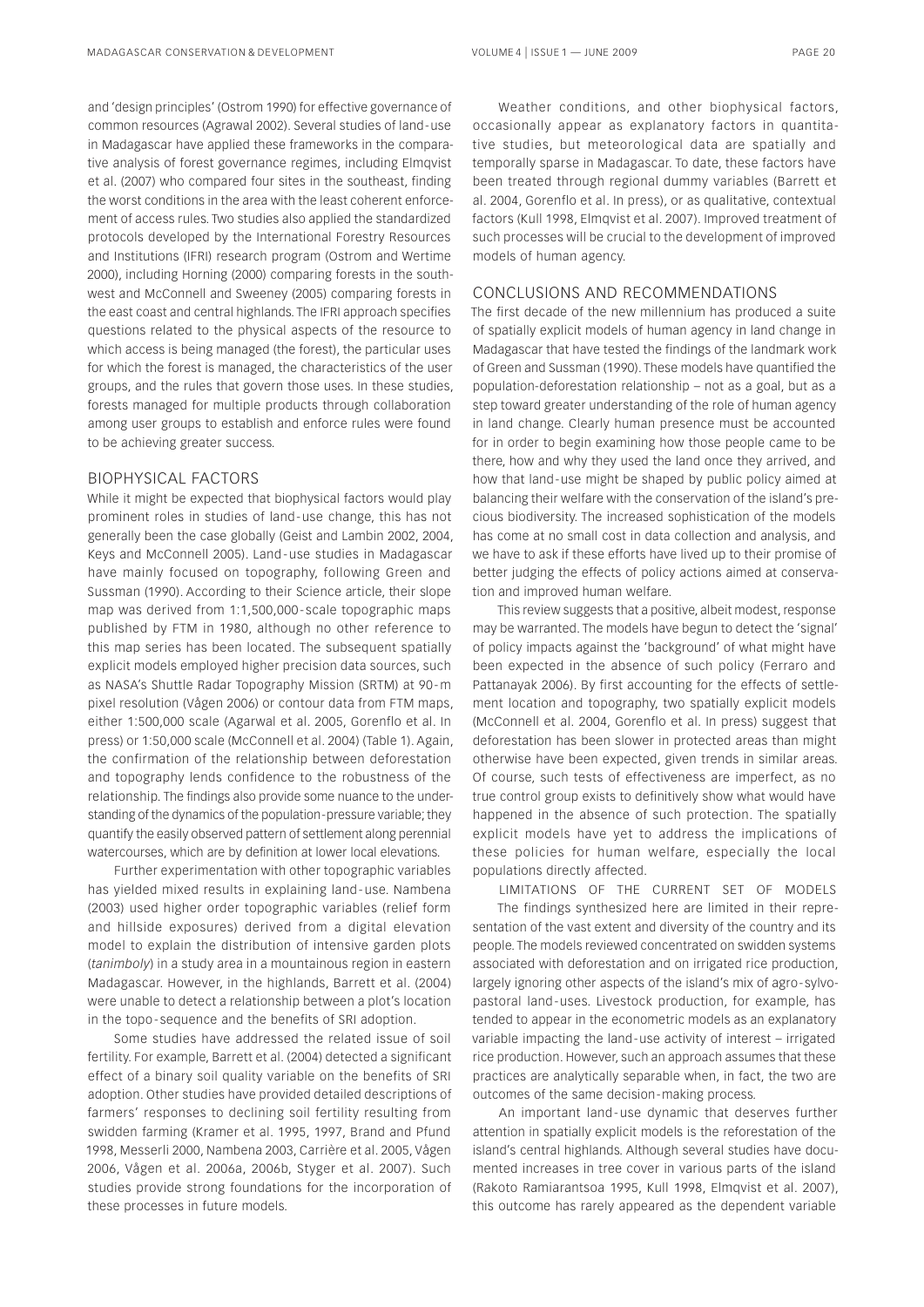in spatially explicit models (cf. Vågen 2006). Interestingly, had the landmark Green and Sussman (1990) study not restricted its dependent variable to exclude all but humid forest, it might well have detected an increase in tree cover around the capital, thereby upsetting the neat relationship between population density and deforestation.

In addition, the studies reviewed here were conducted at quite different spatial scales (see Table 1), and we must be cognizant of the fact that relationships between land-change outcomes and various social and biophysical factors usually change with the scale of the analysis (Walsh et al. 1999, Kok et al. 2001, Veldkamp et al. 2001, Evans and Kelley 2004). The issue has been directly addressed in the case of Madagascar by Laney (2002, 2004), demonstrating how variables explaining land - use trajectories at farm level do not necessarily apply at village level, and arguing for close attention to such 'scalar dynamics.'

Finally, this review is limited in its temporal scope, neglecting most of the period of human habitation of the island. At the same time that scientists have been exploiting remote sensing to elucidate recent human - environment interactions in Madagascar, other researchers have been applying paleoecological tools to test long - held notions of the longer - term imprint of humans on the island's flora and fauna. The discovery of grass pollen and charcoal deposits in lake sediments predating the arrival of humans has undercut the conventional view holding people responsible for clearing large portions of the island's 'original' forest cover (Burney 1987a, 1987b, 1997, Gasse and Van Campo 1998, 2001, Burney et al. 2004). These findings are reinforced by botanical work demonstrating that the grasslands of Madagascar's central highlands are quite ancient, easily predating human settlement (Bond et al. 2008). Other anthropological work has attempted to parse the role of direct and indirect human impacts (i.e. hunting and habitat change, respectively) in the extinction / extirpation of non - human primates in late pre - historical Madagascar (Godfrey and Irwin 2007). The extension of land-use models back in time offers promise of understanding the legacies of these prior land-use dynamics. This is important because the projections of land-use models are often limited by non-stationarity; that is, the processes responsible for land change vary through time, such that variables assume different explanatory power in different time periods (Aspinall 2004).

RECOMMENDATIONS A number of recommendations emerge from this review of the existing set of spatially explicit land-use models, and from the broader literature on land - use in Madagascar.

Accounting for the presence of the human population will continue to be a *sine qua non* for land - use models, and the development of more reliable demographic data for Madagascar is imperative. Particularly urgent for broader scale studies are the reconciliation of the 1966 and 1993 population data, and the development of reliable data for preceding and intermediate periods. At finer scales, future models should be explicit about what land base is being considered in the analysis of demographic processes – whether it includes land currently under production only or also fallow land and / or 'virgin' land (i.e. effective population density). The consideration of land pressure in swidden systems can usefully be based on the frequency with which parcels are cropped (i.e. R - value), and a family's land endowment should be considered in the context

of the number of people that land is expected to support and the proportion of them able to actively participate in farming (i.e. the dependency ratio).

To the degree that land - use models are aimed at contributing to improved policies, though, it is essential that they take into account the cultural, social, and political factors most amenable to policy, particularly those governing access to land, including both formal and informal arrangements for loan, rental, sharecropping, etc. The variety of institutions operating at different scales and through time poses a serious challenge, but it is not insurmountable. Future studies should avail themselves of tools that facilitate the systematic analysis of issues such as land tenure and the management of common - property resources, such as the IFRI protocols.

Relatively recent developments in agent-based, or multi-agent system, models that accommodate the behavior of individuals and groups (e.g. families, villages, state agencies) (e.g. Parker et al. 2003) could be helpful. Although not a land - use model, a useful example for Madagascar is Andriamasinoro and Angel's (2007) simulation of the artisanal mining of ultrapure quartz. The authors use a set of agents (local quartz buyers, conveyors, community, and state) who interact in an environment that includes the quartz lode, collection and grinding locations, and the export ports.

A reliable multi-temporal database of the country's roads must be developed for accurate assessment of the role of transportation infrastructure, one of the most important government interventions, on human agency in land change. The necessary information on the nominal state of infrastructure is held in FTM's archives, but considerable investment will be required to put that information into digital formats required for spatially explicit modeling.

Better data on land - use and land cover at different points in time is absolutely indispensable. Efforts to catalogue and make available all existing satellite imagery should be bolstered, and the development of well - documented land - use and land cover data from the country's significant aerial photography archive should be a high priority. Soil fertility and climatic factors could also offer improved explanation, perhaps building on the 1:200,000 *Carte des ressources en eaux* series developed by the *Centre National de Recherche sur l'Environnement*. However, the costs of developing appropriate soils data will not be negligible, as soil conditions tend to be quite heterogeneous, requiring intensive (and therefore costly) ground collection to appropriately capture meaningful variation.

While the past decade has seen significant progress in modeling land - use in Madagascar, the contributions to improved policy have been modest. Demonstrating the effectiveness of conservation policy (i.e. protected areas) is crucial to securing and effectively using scarce financial resources. Parsing the effects of different forms of protection (e.g. National Park or Special Reserve) will provide even better guidance. A crucial area for improvement is in assessing the human welfare impacts of conservation policy. Many of the econometric models discussed above set out specifically to examine these issues, and the integration of spatially explicit and econometric approaches is desirable. Caution must be exercised, however, to ensure that the models do not become so complex that their methods are inaccessible to policy makers and stakeholders.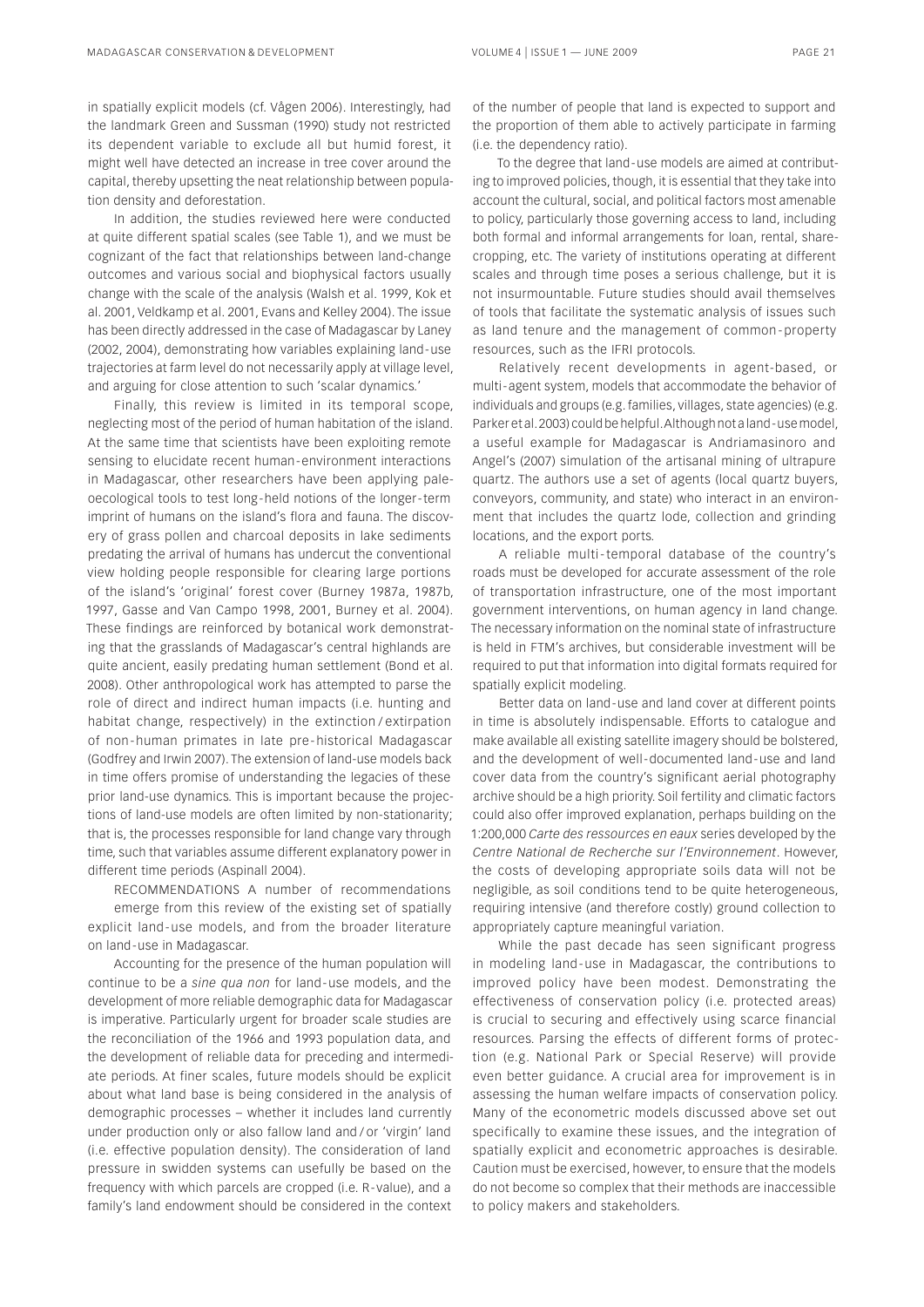The sorts of improvements outlined above may enable future models to better contribute to the formulation of policy that can balance protection of the island's biodiversity with securing the livelihoods of the Malagasy people. However, until such time as verification and validation of model results are achieved, the model outputs should be treated with caution. A model inter-comparison effort involving scientists, policy makers and stakeholders would be extremely valuable in ensuring that future modeling efforts provide results that are reliable, robust and relevant.

### POSTSCRIPT

Since this manuscript was initially submitted, news reports have cited the Ravalomanana government's negotiations to lease large tracts of farmland to Daewoo as a *cause célèbre* in the political turmoil in early 2009.

#### ACKNOWLEDGMENTS

This work was made possible by the support of the Office of the Provost at Michigan State University to the Center for Systems Integration and Sustainability. Very helpful comments were provided by Vanessa Hull, James Millington, Nils Peterson, Andres Vina, and anonymous reviewers. It is enormously valuable to have the benefit of comments and suggestions by reviewers who are familiar with Madagascar; this attests to the importance of a journal dedicated to this topic. While every effort has been made to fairly represent the work of the colleagues whose studies are the subject of this review, it is inevitable that some aspects of those studies have been omitted or misinterpreted. These authors are enjoined to engage the author and one another in hopes of advancing the praxis, and delivering on the promise of modeling human agency in land - use in Madagascar.

#### REFERENCES

- Agarwal, D. K., Silander, J. A., Gelfand, A. E., Dewar, R. E. and Mickelson Jr., J. G. 2005. Tropical deforestation in Madagascar: Analysis using hierarchical spatially explicit, Bayesian regression models. Ecological Modelling 185, 1: 105-131. (doi:10.1016/j.ecolmodel.2004.11.023)
- Agrawal, A. 2002. Common resources and institutional sustainability. In: The Drama of the Commons. E. Ostrom., T. Dietz, N. Dolšak, P. C. Stern, S. C. Stonich and J. Weber (eds.), pp 41-86. National Academies Press, Washington, D. C. Andriamasinoro, F. and Angel, J.-M. 2007. Modeling the ultra-pure quartz exploitation in northeastern Madagascar: Impact of the activity on the socio-economical situation of the population. Journal of Socio-Economics 36, 2: 311-329. (doi:10.1016/ j.socec.2005.11.035)
- Andriamialisoa, F. and Langrand, O. 2003. The history of zoological exploration of Madagascar. In: The Natural History of Madagascar. S. M. Goodman and J. P. Benstead (eds.), pp 1-15. University of Chicago Press, Chicago.Antona, M., Bienabe, E. M., Salles, J. M., Pechard, G., Aubert, S. and Ratsimbarison, R. 2004. Rights transfers in Madagascar biodiversity policies: Achievements and significance. Environment and Development Economics 9: 825-847. (doi:10.1017/S1355770X04001640)
- Aspinall, R. J. 2004. Modelling land use change with generalized linear and generalized additive models – a multi-model analysis of change between 1860 and 2000 in Gallatin Valley, Montana. Journal of Environmental Management, 72, 1-2: 91-103. (doi:10.1016/ j.jenvman.2004.02.009)
- Association des Géographes de Madagascar. 1969. Atlas de Madagascar. Bureau pour le Développement de la Production Agricole, Tananarive.
- Barrett, C. B. and Dorosh, P. A. 1996. Farmers' welfare and changing food prices: Nonparametric evidence from rice in Madagascar. American Journal of Agricultural Economics 78, 3: 656-669.
- Barrett, C. B., Moser, C. M., McHugh, O. V. and Barison, J. 2004. Better technology, better plots, or better farmers? Identifying changes in productivity and risk among Malagasy rice farmers. American Journal of Agricultural Economics 86, 4: 869-888.
- Bellemare, M. F. and Barrett, C. B. 2003. An Asset Risk Theory of Share Tenancy. Working Paper 03-17. Department of Applied Economics and Management, Cornell University, Ithaca, New York.
- Bernier, R. and Dorosh, P. A. 1993. Constraints on Rice Production in Madagascar: The Farmer›s Perspective. Working Paper 34. Cornell Food and Nutrition Policy Program, Cornell University, Ithaca, New York.
- Blanc-Pamard, C. & Cambrézy, L. (eds.) 1995. Terre, Terroir, Territoire: Les Tensions Foncières. Éditions ORSTOM, Paris.
- Bloch, M. 1984. Property and the end of affinity. In: Marxist Analyses and Social Anthropology. M. Bloch (ed.), pp 203-228. Tavistock Publications, New York.Bloch, M. 1995. People into places: Zafimaniry concepts of clarity. In: The Anthropology of Landscape: Perspectives on Place and Space. E. Hirsch and M. O'Hanlon (eds.), pp 63-77. Oxford University Press, Oxford, U. K.
- Bond, W., Silander Jr., J. A., Ranaivonasy, J. and Ratsirarson, J. 2008. The antiquity of Madagascar's grasslands and the rise of C4 grassy biomes. Journal of Biogeography 35, 10: 1743–1758. (doi:10.1111/j.1365- 2699.2008.01923.x)
- Boserup, E. 1965. The Conditions of Agricultural Growth: The Economics of Agrarian Change under Population Pressure. Allen and Unwin, London.
- Boserup, E. 1970. Woman's Role in Economic Development. Allen and Unwin, London.Brand, J. and Pfund, J. L. 1998. Site- and watershed-level assessment of nutrient dynamics under shifting cultivation in eastern Madagascar. Agriculture, Ecosystems and Environment 71, 1-3: 169- 183. (doi:10.1016/S0167-8809(98)00139-X)
- Burney, D. A. 1987a. Late Holocene vegetational change in central Madagascar. Quaternary Research 28, 1: 130-143.
- Burney, D. A. 1987b. Late quaternary stratigraphic charcoal records from Madagascar. Quaternary Research 28, 2: 274-280.
- Burney, D. A. 1997. Theories and facts on Holocene environmental change before and after human colonization. In: Natural Change and Human Impact in Madagascar. S. M. Goodman and B. D. Patterson (eds.), pp 75-89. Smithsonian Institution Press, Washington, D. C.
- Burney, D. A., Burney, L. P., Godfrey, L. R., Jungers, W. L., Goodman, S. M., Wright H. T. and Jull, A. J. T. 2004. A chronology for late prehistoric Madagascar. Journal of Human Evolution 47, 1-2: 25-63. (doi:10.1016/ j.jhevol.2004.05.005)
- Carrière, S. M., Andrianotahiananahary, H., Ranaivoarivelo, N. & Randriamalala, J. 2005. Savoirs et usages des recrus post-agricoles du pays Betsileo: valorisation d›une biodiversité oubliée à Madagascar. VertigO 6, 1: 1-14.
- Casse, T., Milhøj, A., Ranaivoson, S. and Randriamanarivo, J. R. 2004. Causes of deforestation in southwestern Madagascar: What do we know? Forest Policy and Economics 6, 1: 33-48. (doi:10.1016/S1389- 9341(02)00084-9)
- Chowdhury, R. R. and Turner II, B. L. 2006. Reconciling agency and structure in empirical analysis: Smallholder land use in the southern Yucatan, Mexico. Annals of the Association of American Geographers 96, 2: 303-322. (doi:10.1111/j.1467-8306.2006.00479.x)
- Coulaud, D. 1973. Les Zafimaniry. Un Groupe Ethnique de Madagascar à la Poursuite de la Forêt. Fanotamboky Malagasy, Antananarivo.
- de Flacourt, E. 1661. Histoire de la Grande Isle Madagascar avec une Relacion de ce qui s›est passé en Années 1655, 1656, & 1657, non encore vue par la Première. Pierre Bien-fait, Paris.
- Deichmann, U. 1994. A Medium Resolution Population Database for Africa. Database Documentation and Digital Database. National Center for Geographic Information and Analysis. University of California, Santa Barbara, California.
- Direction des Eaux et Forêts, Deutsche Forstservice GmbH, Entreprise d'Etudes de Développement Rural "Mamokatra" and Foiben-Taosarintanin'I Madagasikara. 1996. In Phase 1, Direction des Eaux et Forêts, République de Madagascar: Inventaire écologique forestier national: situation de départ, résultats, analyses et recommendations. Ministère de l'Environnement, Plan d'Actions Environnementales, Programme Environnemental.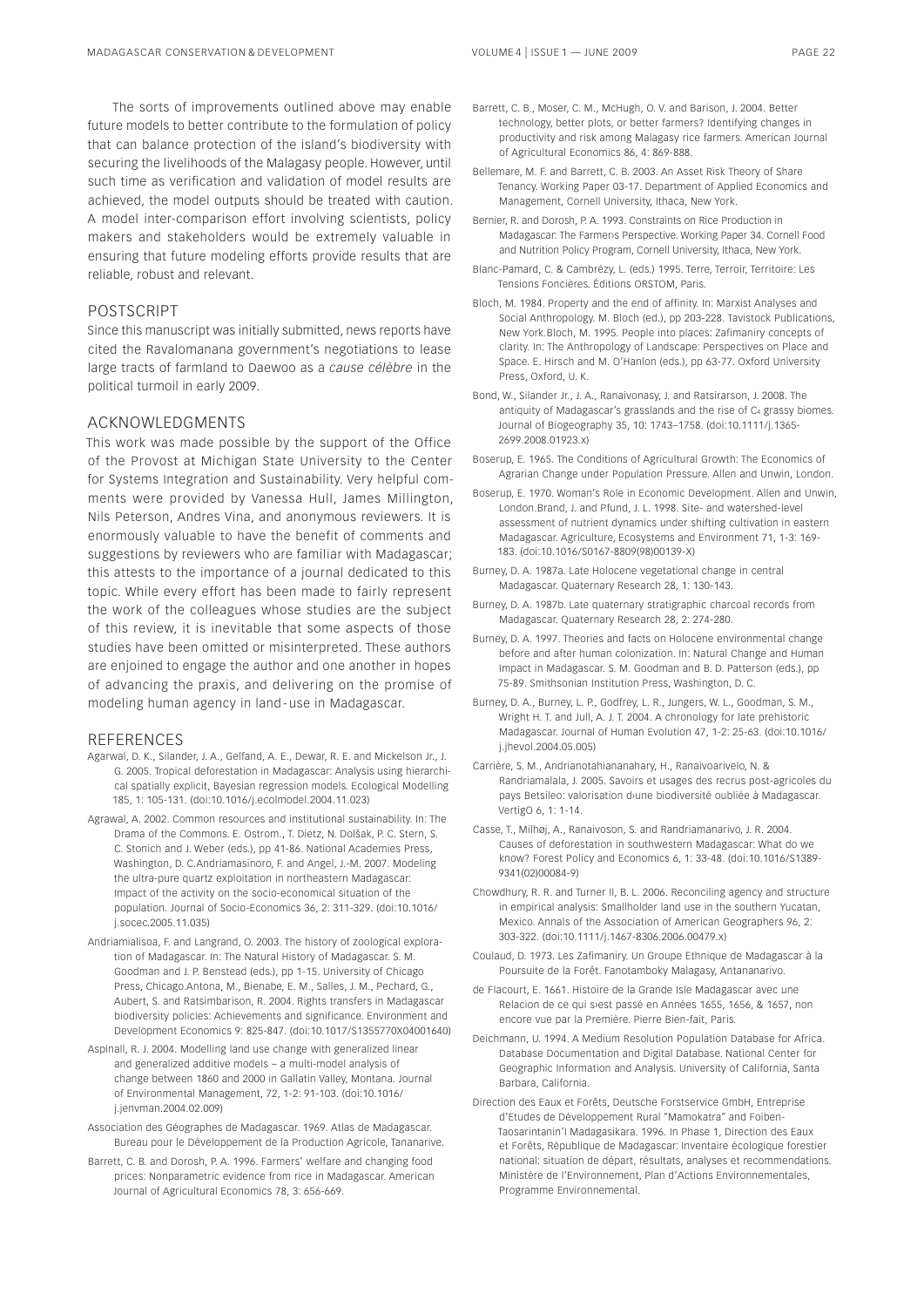- Durbin, J., Bernard, K. and Fenn, M. 2003. The role of socioeconomic factors in loss of Malagasy biodiveristy. In: The Natural History of Madagascar. S. M. Goodman and J. P. Benstead (eds.), pp 142-146. The University of Chicago Press, Chicago.
- Elmqvist, T., Pyykönen, M., Tengö, M., Rakotondrasoa, F., Rabakonandrianina, E. and Radimilahy, C. 2007. Patterns of loss and regeneration of tropical dry forest in Madagascar: The social institutional context. PLoS ONE 2, 5: e402. (doi:10.1371/journal.pone.0000402)
- Evans, T. P. and Kelley, H. 2004. Multi-scale analysis of a household level agent-based model of landcover change. Journal of Environmental Management 72, 1-2: 57-72. (doi:10.1016/j.jenvman.2004.02.008)
- Fafchamps, M. and Minten, B. 2002. Returns to social network capital among traders. Oxford Economic Papers 54: 173-206.
- Fafchamps, M. and Moser, C. 2003. Crime, isolation and law enforcement. Journal of African Economies 12: 625-671.
- Ferraro, P. J. and Pattanayak, S. K. 2006. Money for nothing? A call for empirical evaluation of biodiversity conservation investments. PloS Biology 4, 4: e105. (doi:10.1371/journal.pbio.0040105)
- Gasse, F. and Van Campo, E. 1998. A 40,000-yr pollen and diatom record from Lake Tritrivakely, Madagascar, in the southern tropics. Quaternary Research 49, 3: 299-311. (doi:10.1006/qres.1998.1967)
- Gasse, F. and Van Campo, E. 2001. Late Quaternary environmental changes from a pollen and diatom record in the southern tropics (Lake Tritrivakely, Madagascar). Palaeogeography Palaeoclimatology Palaeoecology 167, 3-4: 287-308. (doi:10.1016/S0031-0182(00)00242-X)
- Geertz, C. 1963. Agricultural Involution: The Process of Ecological Change in Indonesia. Association of Asian Studies, University of California Press, Los Angeles.
- Geist, H. J. and Lambin, E. F. 2001. What Drives Tropical Deforestation? A Meta-Analysis of Proximate and Underlying Causes of Deforestation Based on Subnational Case Study Evidence. LUCC Report Series No. 4. LUCC International Project Office, University of Louvain, Belgium.
- Geist, H. J. and Lambin, E. F. 2002. Proximate causes and underlying driving forces of tropical deforestation. BioScience 52, 2: 143-150. (doi:10.1641/0006-3568(2002)052[0143:PCAUDF]2.0.CO;2)
- Geist, H. J. and Lambin, E. F. 2004. Dynamic causal patterns of desertification. BioScience 54, 9: 817-829. (doi:10.1641/0006-3568(2004)054[0817: DCPOD]2.0.CO;2)
- Godfrey, L. R. and Irwin, M. T. 2007. The evolution of extinction risk: Past and present anthropogenic impacts on the primate communities of Madagascar. Folia Primatologica 78: 405-419. (doi:10.1159/000105152)
- Gorenflo, L. J., Corson, C., Chomitz, K. M., Harper, G., Honzák, M. and Özler, B. In press. Exploring the relationship between people and deforestation in Madagascar. In: Human Population: The Demography and Geography of *Homo sapiens* and their Implications for Biodiversity. R. Cincotta and L. J. Gorenflo (eds.). Springer, Berlin.
- Green, G. M. and Sussman, R. W. 1990. Deforestation history of the eastern rainforests of Madagascar from satellite images. Science 248, 4952: 212-215. (doi:10.1126/science.248.4952.212)
- Gutman, G., Janetos, A. C., Justice, C. O., Moran E. F., Mustard, J.F., Rindfuss, R. R., Skole, D., Turner II, B. L. and Cochrane, M. A. (eds.) 2004. Land Change Science: Observing, Monitoring and Understanding Trajectories of Change on the Earth's Surface. Remote Sensing and Digital Image Processing series, vol. 6. Kluwer Academic Publishers, Dordrecht, The Netherlands.
- Horning, N. R. 2000. Explaining Compliance with Rules Governing Common-Pool Forest Resources Use and Conservation: Dynamics in Bara Country, Southwestern Madagascar. Presented at the Eighth Conference of the International Association for the Study of Common Property, Indiana University, Bloomington.
- Jacoby, H. G. and Minten, B. 2008. On Measuring the Benefits of Lower Transport Costs. Policy Research Working Paper Series, No. 4484. The World Bank, Washington, D. C.
- Jarosz, L. 1993. Defining and explaining tropical deforestation: Shifting cultivation and population growth in colonial Madagascar (1896–1940). Economic Geography 69, 4: 366–379.
- Jarosz, L. 1996. Defining deforestation in Madagascar. In: Liberation Ecologies: Environment, Development, Social Movements. R. Peet and M. Watts (eds.), pp 148-164. Routledge, New York.
- Kaimowitz, D. 1997. Factors determining low deforestation: The Bolivian Amazon. Ambio 26, 8: 537-540.
- Kaimowitz, D. and Angelsen, A. 1998. Economic Models of Tropical Deforestation: A Review. Centre for International Forestry Research, Bogor, Indonesia.Karaska, G., Andriamananjara, R. and W. McConnell. 1996. The Regional Structure of Third World Economies: Rural-Urban Dynamics in Kenya and Madagascar. Clark University and the Institute of Madagascar for Techniques of Planning, Worcester, M. A.
- Keck, A., Sharma, N. P. and Feder, G. 1994. Population Growth, Shifting Cultivation, and Unsustainable Agricultural Development: A Case Study in Madagascar, World Bank Discussion Paper No. 234. The World Bank, Washington, D. C.Keys, E. and McConnell, W. J. 2005. Global change and the intensification of agriculture in the tropics. Global Environmental Change 15, 4: 320-337. (doi:10.1016/ j.gloenvcha.2005.04.004)
- Kok, K., Farrow, A., Veldkamp, A. and Verburg P. H. 2001. A method and application of multi-scale validation in spatial land use models. Agriculture Ecosystems & Environment 85, 1-3: 223-238. (doi:10.1016/S0167- 8809(01)00186-4)
- Kottak, C. P. 1980. The Past in the Present: History, Ecology, and Cultural Variation in Highland Madagascar. University of Michigan Press, Ann Arbor.
- Kramer, R. A., Sharma, N. P. and Munasinghe, M. 1995. Valuing Tropical Forests: Methodology and Case Study of Madagascar. World Bank Environment Paper No. 13. The World Bank, Washington, D. C.
- Kramer, R. A., Richter, D. D., Pattanayak S. and Sharma, N. P. 1997. Ecological and economic analysis of watershed protection in eastern Madagascar. Journal of Environmental Management 49, 3: 277-295. (doi:10.1006/jema.1995.0085)
- Kull, C. A. 1998. Leimavo revisited: Agrarian land-use change in the highlands of Madagascar. The Professional Geographer 50, 2: 163-176. (doi:10.1111/0033-0124.00112)
- Kull, C. A. 2004. Isle of Fire: The Political Ecology of Landscape Burning in Madagascar. The University of Chicago Press, Chicago.
- Kull, C. A. 2008. Saving land with a spades: Human landscape transformations in the central and southern highlands. In: Greening the Great Red Island: Madagascar in Nature and Culture. J. C. Kaufmann (ed.), pp 113-136. Africa Institute of South Africa, Pretoria.
- Lambin, E. 2000. Land cover assessment and monitoring. In: Encyclopedia of Analytical Chemistry: Applications, Theory, and Instrumentation. R. A. Meyers (ed.), pp ??. Wiley, New York.
- Lambin, E. and Geist, H. J. (eds.). 2006. Land-Use and Land-Cover Change: Local Processes, Global Impacts. Springer, Heidelberg, Germany.
- Laney, R. M. 2002. Disaggregating induced intensification for land-change analysis: A case study from Madagascar. Annals of the Association of American Geographers 92, 4: 702-726.
- Laney, R. M. 2004. A process-led approach to modeling land change in agricultural landscapes: A case study from Madagascar. Agriculture Ecosystems & Environment 101, 2-3: 135-153. (doi:10.1016/j.agee.2003.09.004)
- Le Bourdiec, F. 1974. Hommes et paysages du riz à Madagascar étude de géographie humaine. Laboratoire de Géographie de Tananarive, Madagascar. McConnell, W. 2001. Land use and cover change. In: The International Encyclopedia of the Social and Behavioral Sciences. N. Smelser and P. Bates (eds.), pp 8251–8255. Elsevier, Oxford, U. K.
- McConnell, W. J. 2002. Misconstrued land use in Vohibazaha: Participatory planning in the periphery of Madagascar's Mantadia National Park. Land Use Policy 19, 3: 217-230. (doi:10.1016/S0264-8377(02)00016-9)
- McConnell, W. J. and Sweeney, S. P. 2005. Challenges of forest governance in Madagascar. Geographical Journal 171, 3: 223-238. (doi:10.1111/j.1475- 4959.2005.00162.x)
- McConnell, W. J., Sweeney, S. P. and Mulley, B. 2004. Physical and social access to land: spatio-temporal patterns of agricultural expansion in Madagascar. Agriculture, Ecosystems & Environment 101: 171-184.
- Messerli, P. 2000. Use of sensitivity analysis to evaluate key factors for improving slash-and-burn cultivation systems on the eastern escarpment of Madagascar. Mountain Research and Development 20, 1: 32-41.
- Millington, J. D. A., Perry, G. L. W. and Romero-Calcerrada, R. 2007. Regression techniques for examining land use/cover change: A case study of a Mediterranean landscape. Ecosystems 10, 4: 562-578. (doi:10.1007/s10021-007-9020-4)